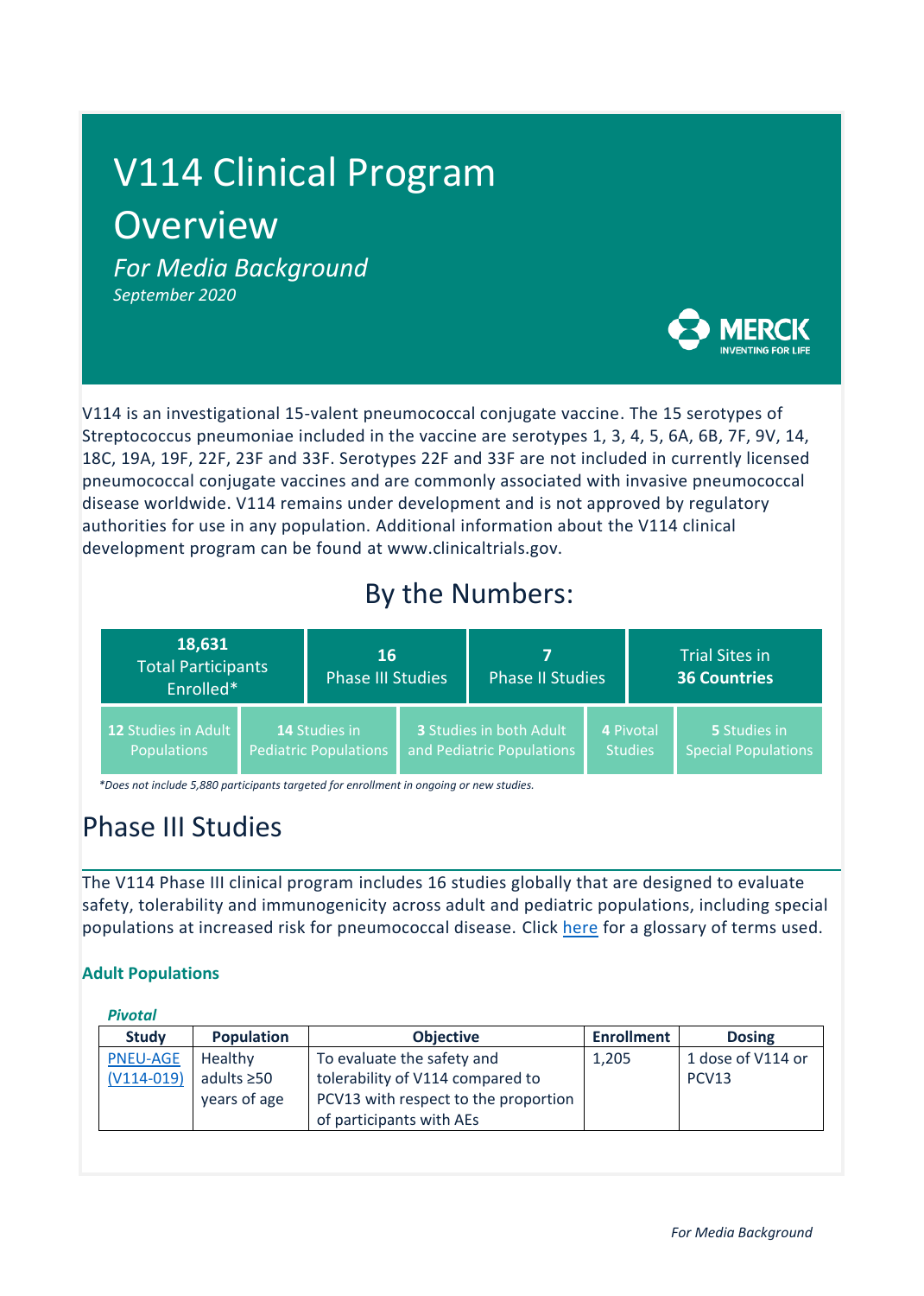| <b>Special Populations</b> |                     |                                       |                   |                    |  |
|----------------------------|---------------------|---------------------------------------|-------------------|--------------------|--|
| <b>Study</b>               | <b>Population</b>   | <b>Objective</b>                      | <b>Enrollment</b> | <b>Dosing</b>      |  |
| <b>PNEU-DAY</b>            | <b>Adults 18-49</b> | To evaluate the safety, tolerability  | 1,515             | 1 dose of V114 or  |  |
| $(V114-017)$               | years of age at     | and immunogenicity of V114            |                   | PCV13 followed     |  |
|                            | increased risk      | followed by administration of         |                   | by 1 dose of       |  |
|                            | for                 | PPSV23 6 months later                 |                   | PPSV <sub>23</sub> |  |
|                            | pneumococcal        |                                       |                   | approximately 6    |  |
|                            | disease             |                                       |                   | months later       |  |
| <b>PNEU-</b>               | Adults $\geq$ 18    | To evaluate the safety, tolerability  | 302               | 1 dose of V114 or  |  |
| <b>WAY</b>                 | years of age        | and immunogenicity of V114            |                   | PCV13 followed     |  |
| $(V114-018)$               | with HIV            | followed by administration of         |                   | by 1 dose of       |  |
|                            |                     | PPSV23 8 weeks later                  |                   | PPSV <sub>23</sub> |  |
|                            |                     |                                       |                   | approximately 8    |  |
|                            |                     |                                       |                   | weeks later        |  |
| <b>PNEU-</b>               | Adults $\geq$ 18    | To evaluate the safety, tolerability  | 250*              | 3 doses of V114 or |  |
| <b>STEM</b>                | years of age        | and immunogenicity of V114 after      |                   | PCV13 at Day 1     |  |
| $(V114-022)$               | who                 | HSCT, and the safety and tolerability |                   | (approximately 3   |  |
|                            | previously          | of PPSV23 administered 12 months      |                   | to 6 months after  |  |
| <i>*Pediatric</i>          | underwent           | following HSCT                        |                   | HSCT), Day 30 and  |  |
| portion<br>included in     | <b>HSCT 90-180</b>  |                                       | <i>*Target</i>    | Day 60, followed   |  |
| "Pediatric                 | days prior to       |                                       | enrollment;       | by 1 dose of V114, |  |
| Populations"               | randomization       |                                       | study             | PCV13, or PPSV23   |  |
| section below              |                     |                                       | ongoing           | 12 months after    |  |
|                            |                     |                                       |                   | <b>HSCT</b>        |  |

## *Additional Adult Studies*

| <b>Study</b>    | <b>Population</b>     | <b>Objective</b>                      | <b>Enrollment</b> | <b>Dosing</b>      |
|-----------------|-----------------------|---------------------------------------|-------------------|--------------------|
| <b>PNEU-</b>    | <b>Healthy adults</b> | To evaluate the safety, tolerability  | 652               | 1 dose of V114 or  |
| <b>PATH</b>     | $\geq$ 50 years of    | and immunogenicity of V114            |                   | PCV13 followed     |
| $(V114-016)$    | age                   | followed by PPSV23; to evaluate       |                   | by 1 dose of       |
|                 |                       | immune response to the 15             |                   | PPSV <sub>23</sub> |
|                 |                       | serotypes contained in V114 when      |                   | approximately 1    |
|                 |                       | followed by administration of         |                   | year later         |
|                 |                       | PPSV23, 12 months later               |                   |                    |
| PNEU-           |                       | To evaluate the safety and            | 2,340             | 1 dose of V114 or  |
| <b>TRUE</b>     |                       | tolerability of V114 and to compare   |                   | PCV <sub>13</sub>  |
| $(V114-020)$    |                       | the serotype-specific OPA GMTs at     |                   |                    |
|                 |                       | Day 30 across three different lots of |                   |                    |
|                 |                       | V114                                  |                   |                    |
| <b>PNEU-FLU</b> |                       | To evaluate the safety and            | 1,200             | 1 dose of V114     |
| (V114-021)      |                       | tolerability of V114 and QIV when     |                   | administered       |
|                 |                       | administered concomitantly and        |                   | concomitantly or   |
|                 |                       | non-concomitantly; to evaluate        |                   | non-               |
|                 |                       | immune response to the 15             |                   | concomitantly      |
|                 |                       | serotypes contained in V114 and the   |                   | with QIV           |
|                 |                       | 4 influenza strains contained in QIV  |                   |                    |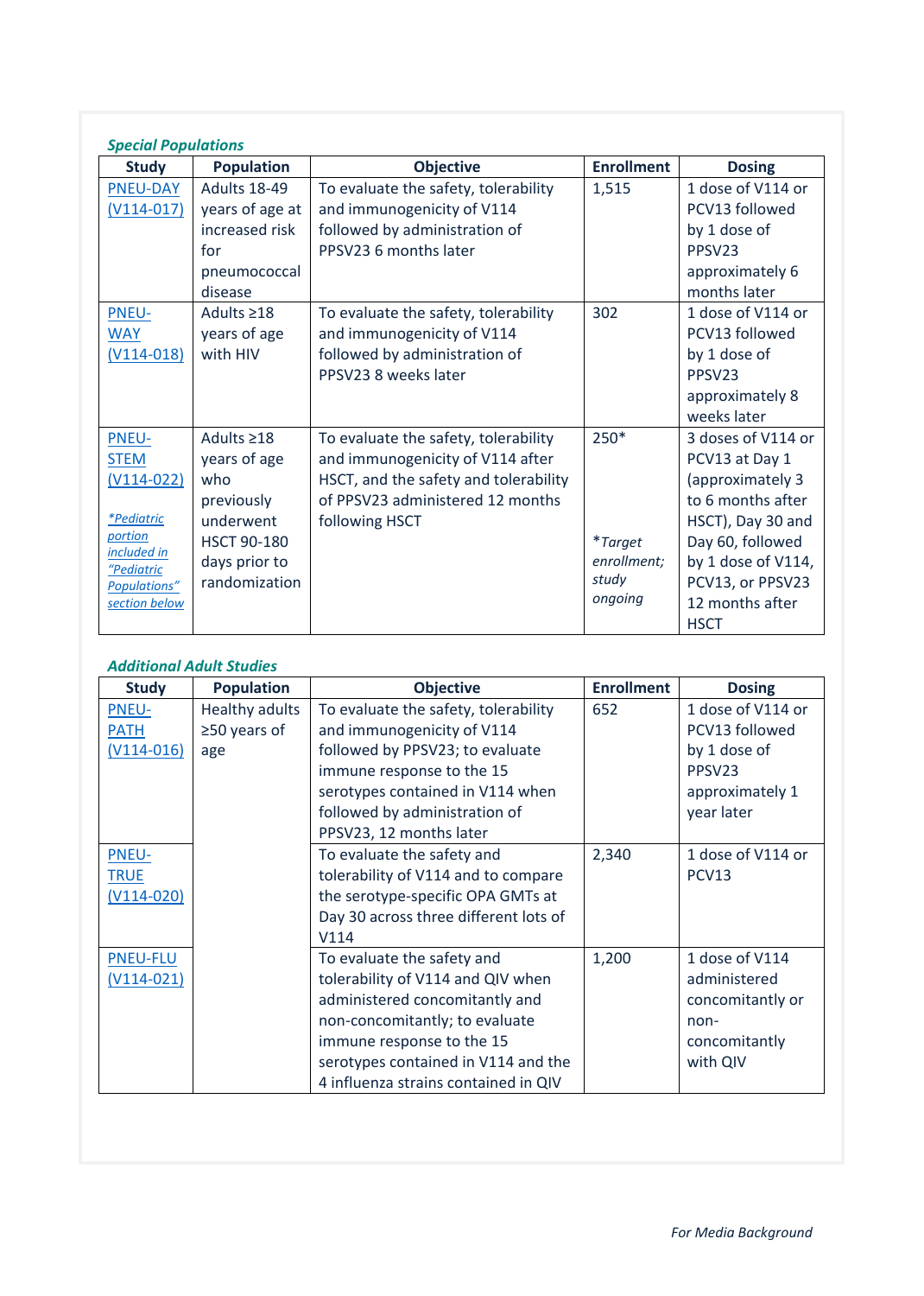## **Pediatric Populations**

| <b>Pivotal</b>                      |                                              |                                                                                                                                                                                                           |                                          |                                                                                                                                                                                                                                              |
|-------------------------------------|----------------------------------------------|-----------------------------------------------------------------------------------------------------------------------------------------------------------------------------------------------------------|------------------------------------------|----------------------------------------------------------------------------------------------------------------------------------------------------------------------------------------------------------------------------------------------|
| <b>Study</b>                        | <b>Population</b>                            | <b>Objective</b>                                                                                                                                                                                          | <b>Enrollment</b>                        | <b>Dosing</b>                                                                                                                                                                                                                                |
| PNEU-PED-<br>$EU-1$                 | Healthy<br>infants 42-90                     | To evaluate the safety and<br>immunogenicity (serotype-specific                                                                                                                                           | 1,180                                    | <b>Full Term Infants:</b><br>2 primary doses                                                                                                                                                                                                 |
| $(V114-025)$                        | days of age                                  | response rates and IgG GMCs) of<br>V114 compared to PCV13 in healthy<br>infants after 2-dose infant primary<br>series and toddler dose                                                                    |                                          | of V114 or PCV13<br>at 2 and 4 months<br>of age and a<br>booster at 11-15<br>months of age<br><b>Preterm Infants:</b><br>3 primary doses<br>of V114 or PCV13<br>at 2, 3 and 4<br>months of age<br>and a booster at<br>11-15 months of<br>age |
| PNEU-PED-<br>$EU-2$<br>$(V114-026)$ | Healthy<br>infants 70-<br>111 days of<br>age | To evaluate the safety and<br>immunogenicity (serotype-specific<br>response rates and IgG GMCs) of<br>V114 compared to PCV13 in healthy<br>infants after 2-dose infant primary<br>series and toddler dose | $1,180*$<br><i>*Target</i><br>enrollment | 2 primary doses<br>of V114 or PCV13<br>at 3 and 5 months<br>of age and a<br>booster at 12<br>months of age                                                                                                                                   |
| <b>PNEU-PED</b><br>$(V114-029)$     | Healthy<br>infants 42-90<br>days of age      | To evaluate the safety and<br>immunogenicity (serotype-specific<br>response rates and IgG GMCs) of<br>V114 compared to PCV13 in healthy<br>infants after 3-dose infant primary<br>series and toddler dose | 1,720                                    | 3 primary doses<br>of V114 or PCV13<br>at $2, 4$ and $6$<br>months of age<br>and a booster at<br>12-15 months of<br>age                                                                                                                      |

## *Special Populations*

| <b>Study</b>           | <b>Population</b> | <b>Objective</b>                      | <b>Enrollment</b> | <b>Dosing</b>     |
|------------------------|-------------------|---------------------------------------|-------------------|-------------------|
| <b>PNEU-</b>           | Children 3 to     | To evaluate the safety, tolerability  | 50                | 3 doses of V114   |
| <b>STEM</b>            | <18 years of      | and immunogenicity of V114 after      | pediatric         | or PCV13 at Day 1 |
| $(V114-022)$           | age who           | HSCT, and the safety and tolerability | participants      | (approximately 3  |
|                        | received          | of PPSV23 administered 12 months      | (3 to < 18)       | to 6 months after |
| *Adult                 | <b>HSCT</b>       | following HSCT                        | years of          | HSCT), Day 30     |
| portion<br>included in |                   |                                       | $age)*$           | and Day 60,       |
| "Adult                 |                   |                                       |                   | followed by 1     |
| Populations"           |                   |                                       | <i>*Target</i>    | dose of V114,     |
| section above          |                   |                                       | enrollment;       | PCV13, or PPSV23  |
|                        |                   |                                       | study             | 12 months after   |
|                        |                   |                                       | ongoing           | <b>HSCT</b>       |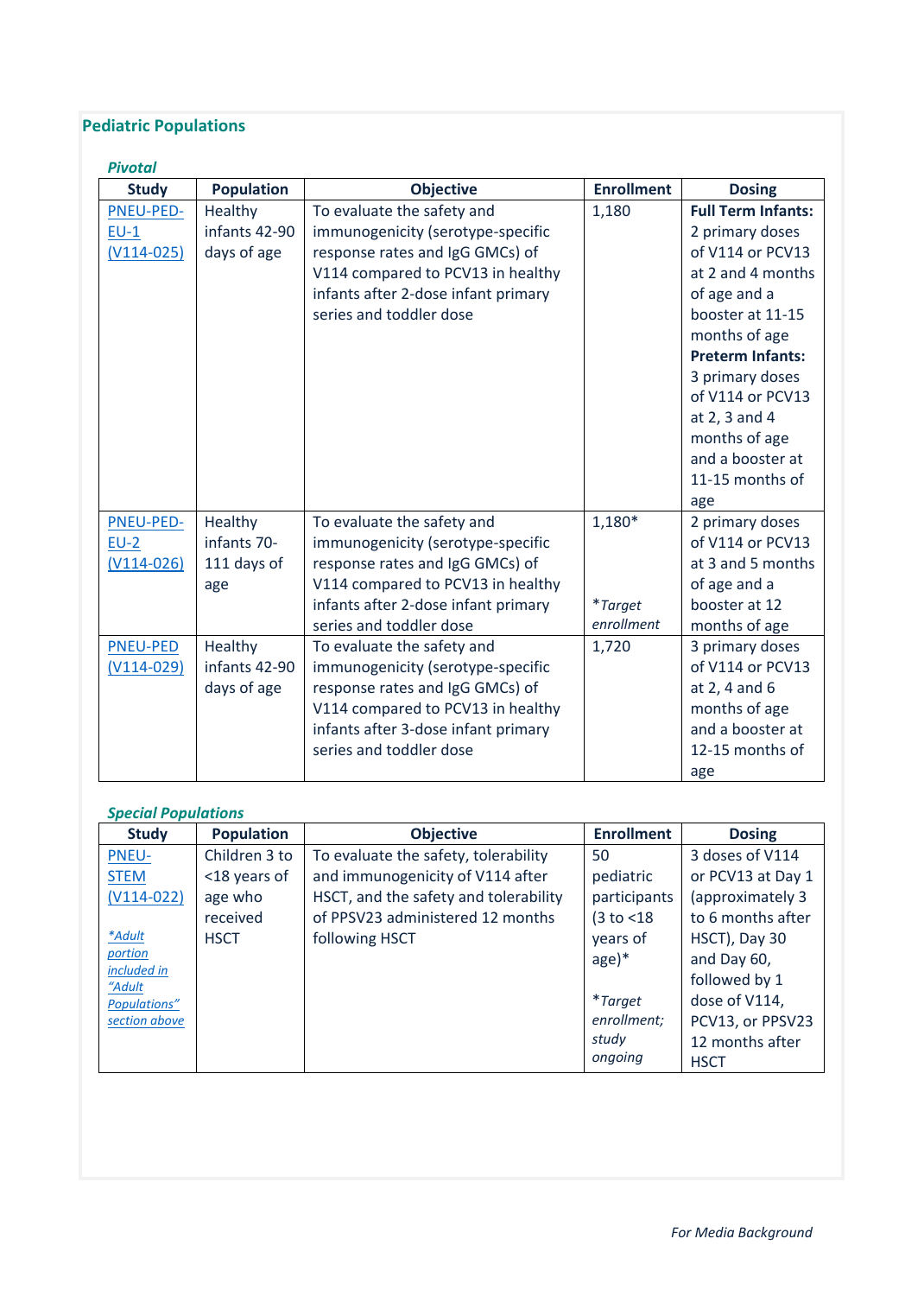| <b>PNEU-</b><br><b>SICKLE</b> | Children 5-<br>17 years of | To evaluate the safety and<br>immunogenicity of V114 and PCV13 | 100        | 1 dose of V114 or<br>PCV <sub>13</sub> |
|-------------------------------|----------------------------|----------------------------------------------------------------|------------|----------------------------------------|
| $(V114-023)$                  | age with                   | in children with sickle cell disease                           |            |                                        |
|                               | sickle cell                |                                                                |            |                                        |
|                               | disease                    |                                                                |            |                                        |
| <b>PNEU-WAY</b>               | Children 6-                | To evaluate the safety and                                     | $400*$     | 1 dose of V114 or                      |
| <b>PED</b>                    | 17 years of                | immunogenicity of V114 and PCV13                               |            | PCV13 followed                         |
| $(V114-030)$                  | age with HIV               | in children with HIV                                           |            | by 1 dose of                           |
|                               |                            |                                                                | *Target    | PPSV23 8 weeks                         |
|                               |                            |                                                                | enrollment | later                                  |

#### *Additional Pediatric Studies*

| <b>Study</b>     | <b>Population</b> | <b>Objective</b>                                                          | <b>Enrollment</b> | <b>Dosing</b>                       |
|------------------|-------------------|---------------------------------------------------------------------------|-------------------|-------------------------------------|
| <b>PNEU-</b>     | Healthy           | To evaluate the safety, tolerability                                      | 600               | 7 to 11 months of                   |
| <b>PLAN</b>      | infants,          | and immunogenicity of V114 as a                                           |                   | age: 3 doses of                     |
| $(V114-024)$     | children and      | catch-up regimen in pneumococcal                                          |                   | V114 or PCV13                       |
|                  | adolescents       | vaccine-naïve children and those                                          |                   | given                               |
|                  | 7 months-17       | previously vaccinated with full or                                        |                   | approximately 8                     |
|                  | years of age      | partial regimens of PCV10 or partial                                      |                   | weeks apart with                    |
|                  |                   | regimens or PCV13                                                         |                   | the third dose                      |
|                  |                   |                                                                           |                   | given at ≥12                        |
|                  |                   |                                                                           |                   | months of age                       |
|                  |                   |                                                                           |                   | 12 to 23 months                     |
|                  |                   |                                                                           |                   | of age: 2 doses of                  |
|                  |                   |                                                                           |                   | V114 or PCV13                       |
|                  |                   |                                                                           |                   | given 8 weeks                       |
|                  |                   |                                                                           |                   | apart                               |
|                  |                   |                                                                           |                   | 2 to 17 years of                    |
|                  |                   |                                                                           |                   | age: 1 dose of                      |
|                  |                   |                                                                           |                   | V114 or PCV13                       |
| <b>PNEU-</b>     | Healthy           | To evaluate the safety, tolerability                                      | 900               | 3 primary doses                     |
| <b>DIRECTION</b> | infants 42-90     | and immunogenicity of V114 and                                            |                   | of V114 or PCV13                    |
| $(V114-027)$     | days of age       | PCV13 in healthy infants switched                                         |                   | at 2, 4 and 6                       |
|                  |                   | from PCV13 to V114 during the U.S.<br>PCV immunization schedule           |                   | months of age<br>and a booster at   |
|                  |                   |                                                                           |                   | 12-15 months of                     |
|                  |                   |                                                                           |                   |                                     |
|                  |                   |                                                                           |                   | age                                 |
| <b>PNEU-LINK</b> |                   | To evaluate the safety and tolerability<br>of V114 and PCV13 in full-term | 2,400             | 3 primary doses<br>of V114 or PCV13 |
| $(V114-031)$     |                   | infants (≥37 weeks gestational age),                                      |                   | at 2, 4 and 6                       |
|                  |                   | and evaluate the immunogenicity and                                       |                   | months of age                       |
|                  |                   | safety of V114 and PCV13 in                                               |                   | and a booster at                    |
|                  |                   | premature infants (<37 weeks                                              |                   | 12-15 months of                     |
|                  |                   | gestational age) during a substudy                                        |                   | age                                 |
|                  |                   | analysis                                                                  |                   |                                     |
| <b>PNEU-ERA</b>  |                   | To evaluate the safety and efficacy of                                    | 4,000*            | According to the                    |
| $(V114-032)$     |                   | V114 against vaccine-type acute otitis                                    |                   | local                               |
|                  |                   | media                                                                     | <i>*Target</i>    | recommended                         |
|                  |                   |                                                                           | enrollment        | schedule                            |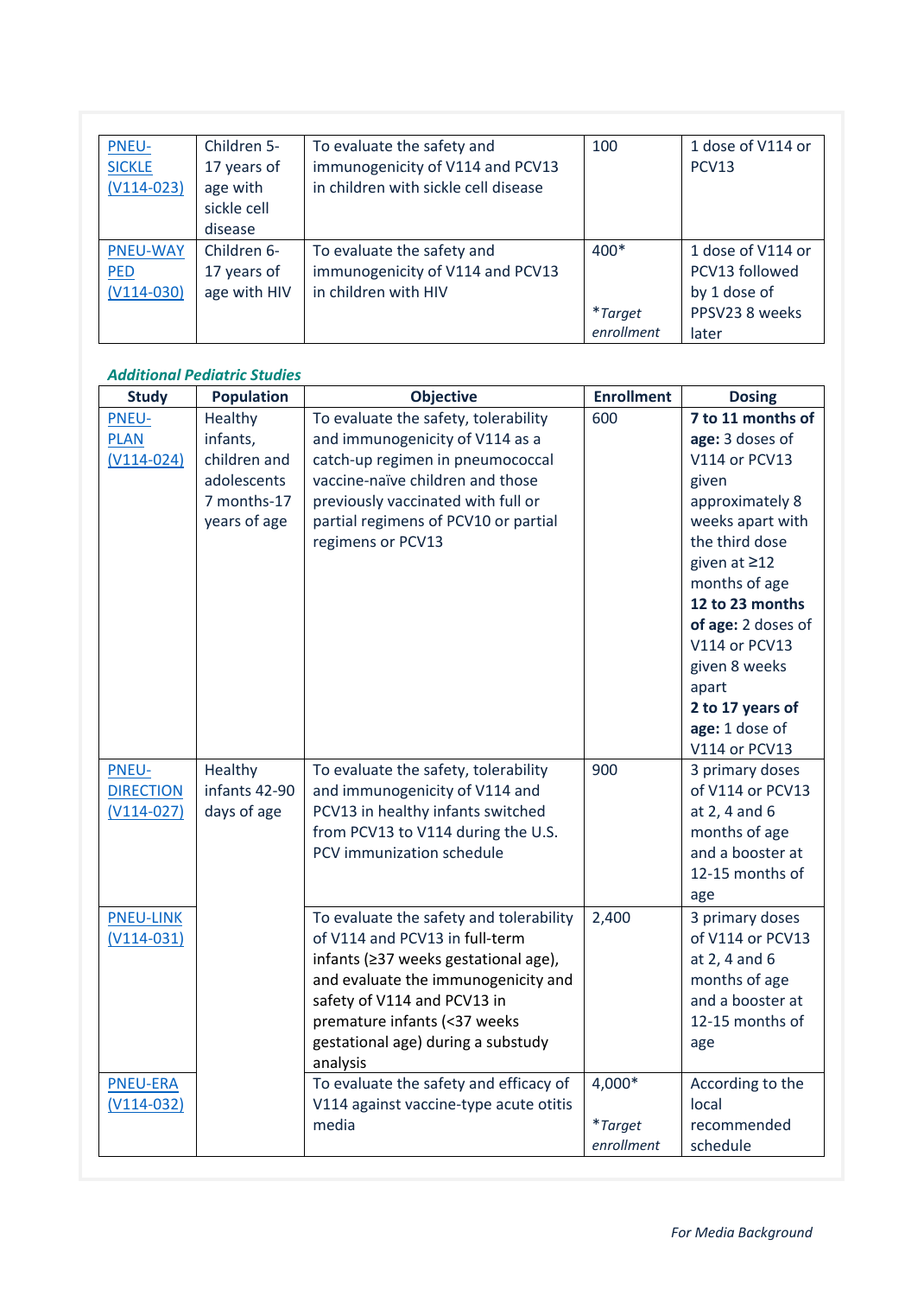# Phase II Studies

The V114 Phase II clinical program includes 7 studies globally across adult and pediatric populations, including special populations; click each trial for more details.

[V114-002:](https://clinicaltrials.gov/ct2/show/NCT01513551?term=V114-002&draw=2&rank=1) The Safety, Tolerability, and Immunogenicity Profiles of a Single Dose of V114, PPSV23, or PCV13 in Adults 50 Years of Age or Older [V114-003:](https://clinicaltrials.gov/ct2/show/NCT01215188?term=V114-003&draw=2&rank=1) A Study of Pneumococcal Conjugate Vaccine (V114) Compared to a Marketed Vaccine in Healthy Infants [V114-004:](https://clinicaltrials.gov/ct2/show/NCT02037984?term=V114-004&draw=2&rank=1) Safety, Tolerability and Immunogenicity of V114 in Healthy Adults and Infants [V114-005:](https://clinicaltrials.gov/ct2/show/NCT02531373?term=V114-005&draw=2&rank=1) A Study to Evaluate the Safety, Tolerability and Immunogenicity of V114 in Healthy Adults and Infants [V114-006:](https://clinicaltrials.gov/ct2/show/NCT02547649?term=V114-006&draw=2&rank=1) Safety, Tolerability, and Immunogenicity of Two Formulations of V114 in Healthy Adults 50 Years of Age or Older [V114-007:](https://clinicaltrials.gov/ct2/show/NCT02573181?term=V114-007&draw=2&rank=1) Safety, Tolerability, and Immunogenicity of V114 Compared to PCV13 in PPSV23 vaccinated Healthy Adults ≥65 Years of Age [V114-008:](https://clinicaltrials.gov/ct2/show/NCT02987972?term=V114-008&draw=2&rank=1) A Study to Evaluate the Safety, Tolerability, and Immunogenicity of Two Lots of V114 in Healthy Infants

#### <span id="page-4-0"></span>**Glossary:**

**AE:** Adverse event

**GMCs:** Geometric mean concentrations

**GMTs:** Geometric mean titers

**HSCT:** Hematopoietic stem cell transplantation

**IgG:** Immunoglobulin G

**OPA:** Opsonophagocytic activity

**PCV10:** A 10-valent pneumococcal conjugate vaccine not approved or available in the U.S.

**PCV13:** Pneumococcal 13-valent conjugate vaccine [Diphtheria CRM<sup>197</sup> protein], the currently available 13-valent pneumococcal conjugate vaccine. In the U.S., PCV13 is indicated for active immunization for the prevention of invasive disease in children 6 weeks through 17 years of age, and of pneumonia and invasive disease in adults 18 years of age and older, caused by *Streptococcus pneumoniae* serotypes 1, 3, 4, 5, 6A, 6B, 7F, 9V, 14, 18C, 19A, 19F, and 23F. PCV13 is also indicated for active immunization for the prevention of otitis media in children 6 weeks through 5 years of age caused by *S. pneumoniae* serotypes 4, 6B, 9V, 14, 18C, 19F, and 23F; no otitis media efficacy data are available for serotypes 1, 3, 5, 6A, 7F, and 19A. PCV13 does not protect against disease caused by S. pneumoniae serotypes that are not in the vaccine.

**PPSV23:** Pneumococcal vaccine polyvalent, the currently available 23-valent pneumococcal polysaccharide vaccine. In the U.S., PPSV23 is indicated for active immunization for the prevention of pneumococcal disease caused by the 23 serotypes contained in the vaccine (1, 2, 3, 4, 5, 6B, 7F, 8, 9N, 9V, 10A, 11A, 12F, 14, 15B, 17F, 18C, 19F, 19A, 20, 22F, 23F, and 33F). It is approved for use in persons 50 years of age or older and persons aged ≥2 years who are at increased risk for pneumococcal disease. PPSV23 will not prevent disease caused by capsular types of pneumococcus other than those contained in the vaccine.